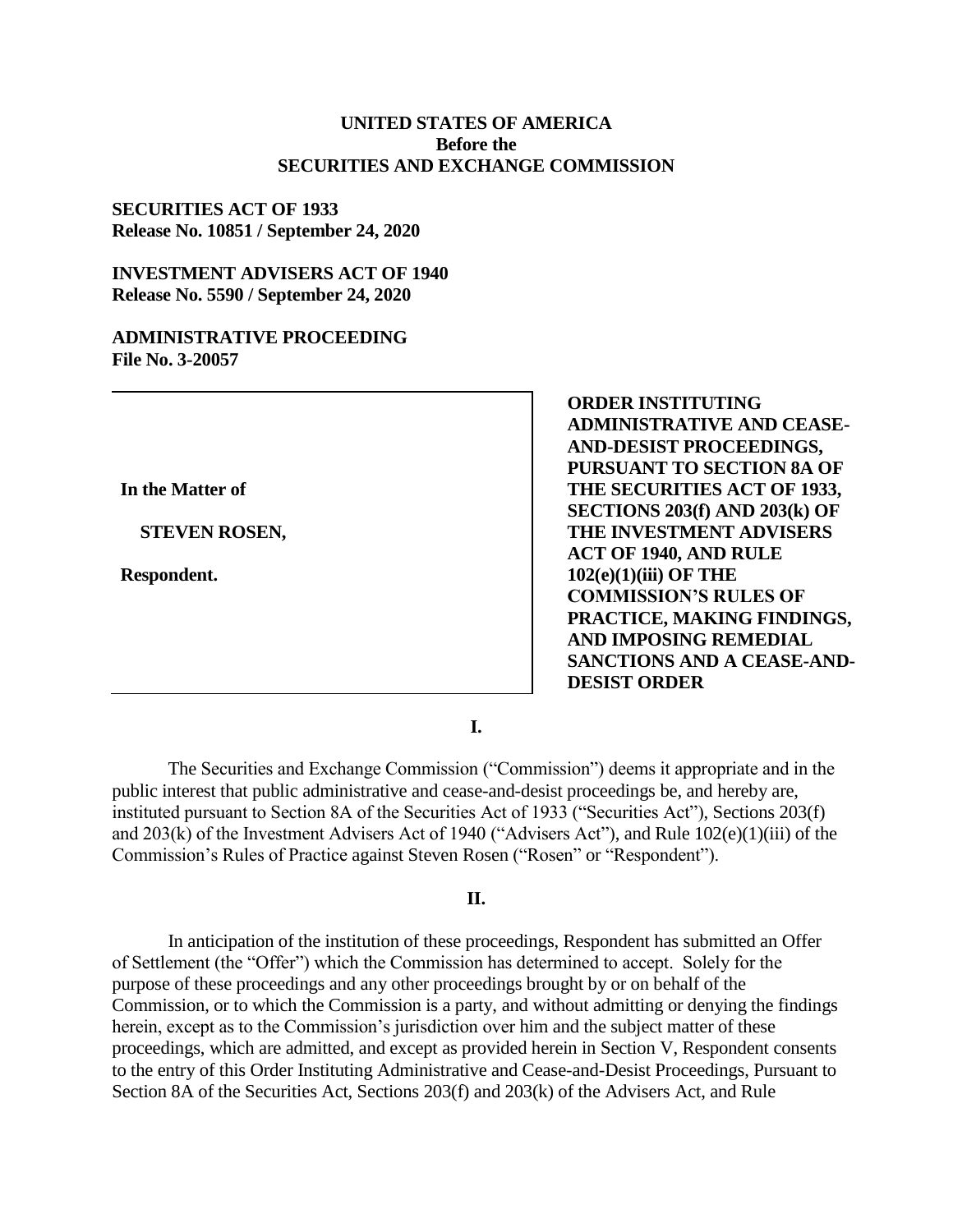102(e)(1)(iii) of the Commission's Rules of Practice, Making Findings, and Imposing Remedial Sanctions and a Cease-and-Desist Order ("Order"), as set forth below.

### **III.**

On the basis of this Order and Respondent's Offer, the Commission finds<sup>1</sup> that:

#### **Summary**

1. TCA Fund Management Group Corp. ("TCA") is the registered investment adviser to TCA Global Credit Master Fund, LP (the "Master Fund") and its two feeder funds, TCA Global Credit Fund, LP ("Feeder Fund LP") and TCA Global Credit Fund, Ltd. ("Feeder Fund Ltd.") (collectively, the "TCA Funds"). TCA Global Credit Fund GP, Ltd. ("GP") is the general partner to the Master Fund and Feeder Fund LP. The Master Fund focused solely on investing in shortterm, senior secured debt and equity-related investments, and providing investment banking services for a fee to small and medium-sized companies. The feeder funds invested substantially all of their assets into the Master Fund.

2. TCA and GP fraudulently inflated the TCA Funds' net asset value ("NAV") and performance results through the recording of non-binding transactions from 2010 through December 2016, and through the recording of fees associated with four agreements with other companies to provide investment banking services in late 2016. TCA also misled the TCA Funds' investors with respect to the performance of the TCA Funds by improperly including a promissory note of \$34.3 million as income in the Master Fund's 2015 financial statements. Respondent Rosen prepared worksheets for the TCA Funds' monthly NAV that included these non-binding transactions and fees associated with the four investment banking agreements. Rosen then sent this information to an outside independent fund administrator (the "fund administrator") who used it to calculate the TCA Funds' monthly NAV and performance results. Rosen knew or should have known that the data he was providing to the fund administrator would fraudulently inflate the TCA Funds' NAV and performance figures.

#### **Respondent**

3. **Steven Rosen**, age 51, resides in Kew Gardens, New York. Rosen worked at TCA from February 2016 until July 2018, and held the positions of Chief Accounting Officer and Chief Financial Officer. He has never been licensed as a certified public accountant.

#### **Relevant Entities**

4. **TCA Fund Management Group Corp.** is an investment adviser registered with the Commission since August 13, 2014. TCA is a Florida corporation headquartered in Aventura, Florida, with other offices in New York, Las Vegas, London, and Melbourne, Australia.

<sup>1</sup> The findings herein are made pursuant to Respondent's Offer of Settlement and are not binding on any other person or entity in this or any other proceeding.

 $\overline{a}$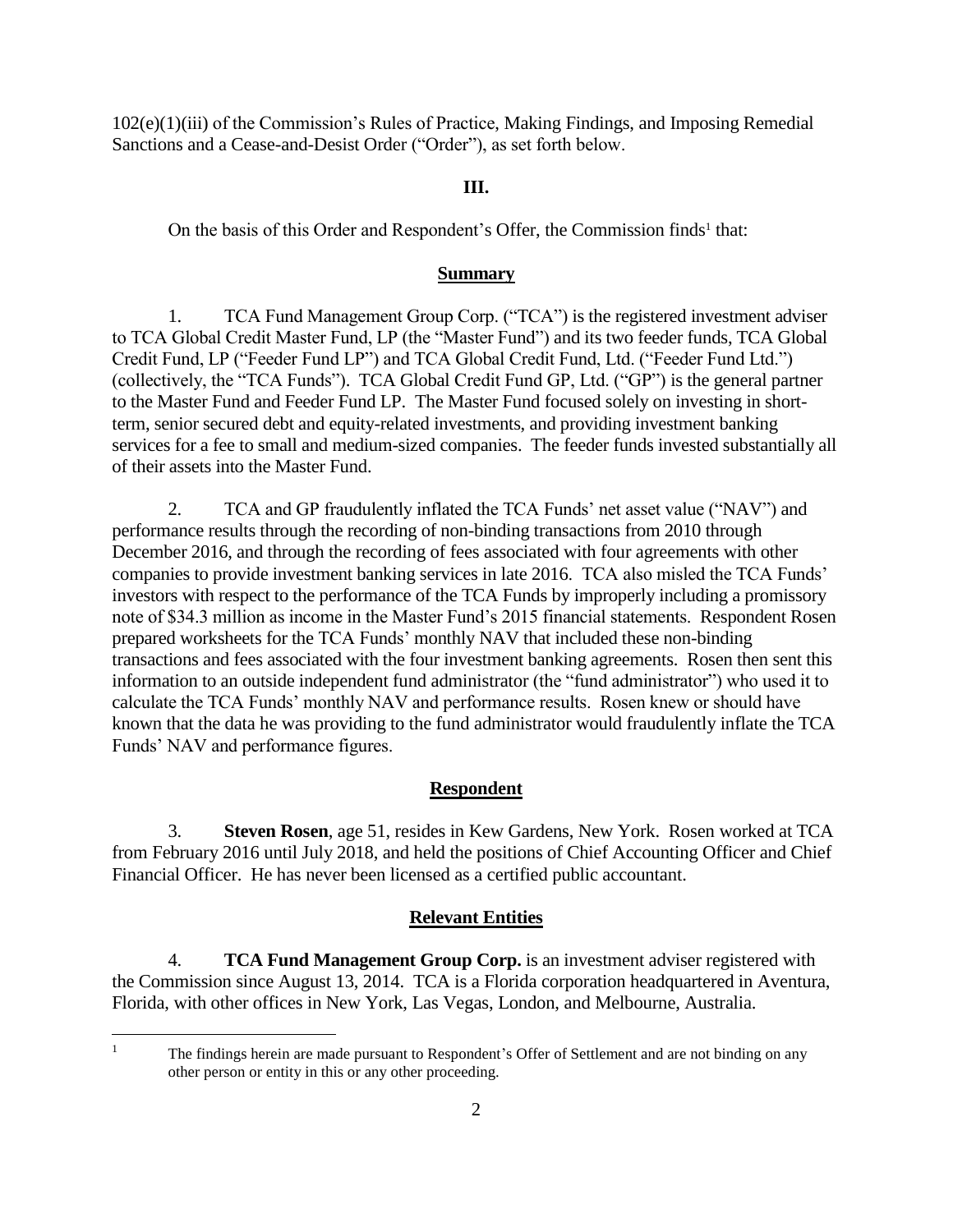5. **TCA Global Credit Fund GP, Ltd.** is a Cayman Islands company formed in January 2010. GP serves as the general partner of Feeder Fund LP and the Master Fund.

6. **TCA Global Credit Fund, LP.** is a Cayman Islands limited partnership formed in March 2010. Feeder Fund LP engaged in investment activities as an unregistered private investment fund. TCA serves as Feeder Fund LP's investment adviser and GP is its general partner.

7. **TCA Global Credit Fund, Ltd.** is a Cayman Islands company formed in March 2010. Feeder Fund Ltd. engaged in investment activities as an unregistered private investment fund. TCA serves as Feeder Fund Ltd.'s investment adviser.

8. **TCA Global Credit Master Fund, LP.** is a Cayman Islands limited partnership formed in March 2010. It serves as the master fund in a master-feeder structure for Feeder Fund LP and Feeder Fund Ltd. TCA serves as the Master Fund's investment adviser and GP is its general partner.

#### **Facts**

### **A. Background**

9. TCA has served as the investment adviser to the TCA Funds from September 2011 to the present. TCA's Master Fund focused solely on providing short-term, senior secured debt and equity-related investments, and providing investment banking services for a fee to small and medium-sized companies ("portfolio companies"). Feeder Fund LP and Feeder Fund Ltd. raised money from investors through private sales of securities in the funds, which was then invested in limited partnership interests in the Master Fund. Upon investing, investors in Feeder Fund Ltd. received shares, and investors in Feeder Fund LP received limited partnership interests. As of November 30, 2019, the TCA Funds reported a consolidated net asset value of \$516 million and had a combined total of about 470 investor accounts.

## **B. The Master Fund's Investment Strategy**

10. The Master Fund provided financing investments of about \$1 to \$5 million to small and medium-sized enterprises. A typical financing had interest rates ranging from 12% to 18% per year, and required the company borrower to pay various fees at closing and over the duration of the loan. After an initial vetting process, the Master Fund and the potential borrower signed a non-binding "term sheet" that set forth the possible financing terms (amount and duration of the loan, interest rate, fees, etc.), and the company would pay a small fee in order to proceed to further due diligence review by TCA's underwriting department. If the company met TCA's criteria during the underwriting due diligence process, then transaction documents were signed and executed at closing by the borrower and by TCA on behalf of the Master Fund.

11. When a financing transaction did go through, company borrowers were usually also required to sign either an "investment banking" or "advisory services" agreement ("IB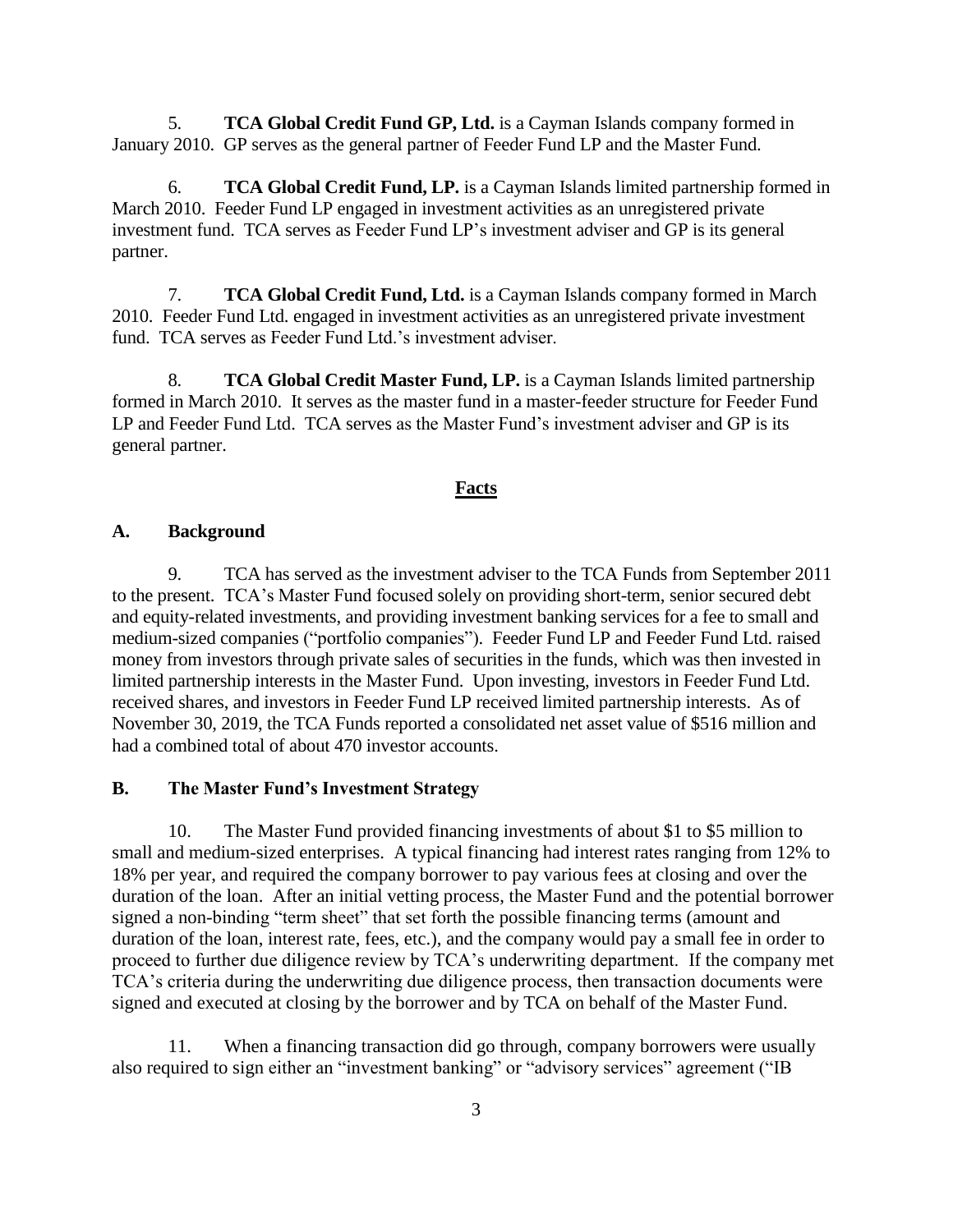Agreement") with the Master Fund at closing. The IB Agreements required companies to pay an "investment banking" or "advisory" fee ("IB Fee") to the Master Fund that was "earned upon execution" of the agreement, in consideration for certain services the Master Fund claimed it would provide the company. These services, which would be provided by TCA on behalf of the Master Fund, purportedly included identifying mergers and acquisitions (M&A) opportunities, preparing business plans and financial models, and assisting with SEC reports.

# **C. TCA Inflated the TCA Funds' Monthly NAV and Performance Figures**

12. Feeder Fund LP and Feeder Fund Ltd.'s private placement memoranda ("PPMs") state that their NAV inputs are calculated on an accrual basis in accordance with International Financial Reporting Standards ("IFRS"). Pursuant to the Master Fund's limited partnership agreement, TCA was responsible for valuation of the Master Fund's assets. Accordingly, every month, TCA, through Respondent Rosen, sent valuation information on the Master Fund's investment portfolio to the fund administrator hired to calculate the TCA Funds' NAV and performance figures, and account balances for the feeder funds' investors based on those NAV and performance figures. The information the fund administrator received from TCA, which Respondent Rosen helped prepare, included monthly listings, spreadsheets and workbooks of the recorded loan and investment banking transactions, as well as any removed and impaired deals for the month.

# *1. Inflating of NAV through Improperly Recorded Non-Binding Term Sheets*

13. From inception through December 2016, TCA routinely recorded financing deals as revenue on the Master Fund's financial statements on the date borrower companies signed non-binding term sheets ("term sheet only deals"). Specifically, TCA recorded as revenue on the Master Fund's books the unearned accrued interest and fees associated with the term sheet only deals. This is the interest and fees that the borrower company would pay on the loan if the financing deal went through and became final and binding. Once recorded, the interest and fees were also recorded as assets of the Master Fund in the form of receivables, and were counted as part of the calculation of the Master Fund's monthly NAV going forward, therefore artificially inflating NAV for every month the interest and fees were included in the calculation. The NAV of each of the feeder funds was also artificially inflated because substantially all of their respective assets consisted of limited partnership interests of the Master Fund.

14. TCA recorded these transactions in order to fraudulently inflate the TCA Funds' NAV and show consistently positive performance results for the TCA Funds. On a regular basis, TCA would add new term sheet only deals to the Master Fund's NAV calculations and would remove various old ones. Because the previously recorded revenue had to be reversed when a term sheet only deal was removed, TCA's actions in adding and removing these transactions had the effect of obscuring the TCA Funds' true monthly performance.

15. Each month TCA decided which term sheet only deals to record on the Master Fund's books and which of the previously recorded term sheet only deals that had not closed, to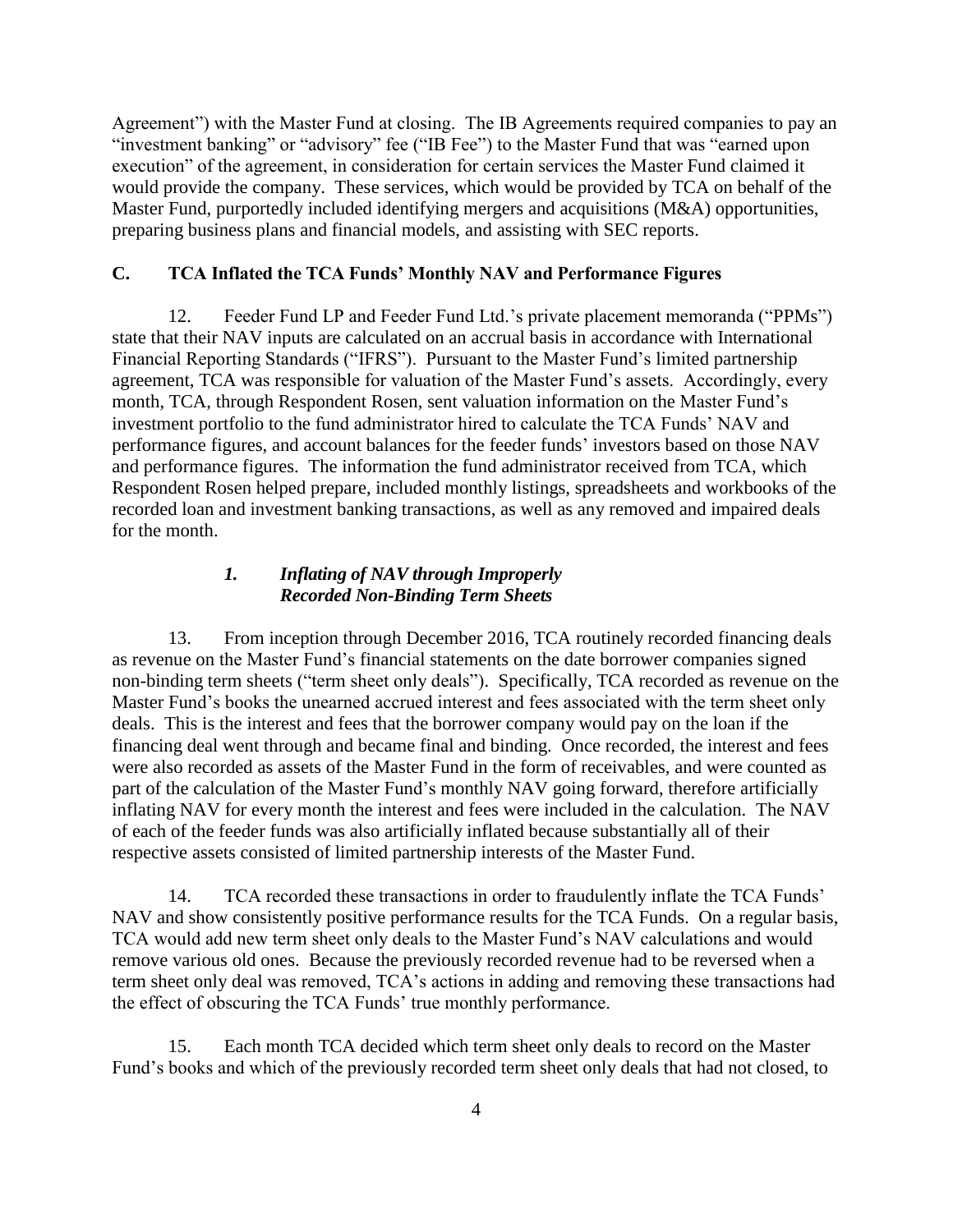remove from the books. This information was provided every month to Respondent Rosen beginning around May 2016. Rosen would then include this data in workbooks and send the information to the fund administrator in order to calculate the TCA Funds' monthly NAV and performance figures. The term sheet only deals usually stayed on the Master Fund's books and records for months, and in some cases over a year, before TCA decided to remove them from the Master Fund's books. Even though term sheet only deals had not closed, and in many instances did not lead to consummated transactions, year after year, TCA continued to record these deals as revenue and include them as assets in the valuation information used to calculate the Master Fund's NAV.

16. By recording the term sheet only deals into the Master Fund's financial statements, TCA did not meet the revenue recognition standards set forth in IFRS's International Accounting Standard ("IAS")  $18 -$ Revenue.<sup>2</sup>

17. As TCA's Chief Accounting Officer and Chief Financial Officer, Respondent Rosen knew or should have known that TCA was recording non-binding term sheet only deals and that signed term sheets in many instances did not lead to consummated transactions. He also knew or should have known that the data he had provided to the fund administrator to calculate NAV included those transactions and that this information would fraudulently inflate the TCA Funds' monthly NAV and performance results. In addition, Rosen knew or should have known that TCA was not following accounting rules when it recorded the term sheet only deals on the Master Fund's books.

18. Effective January 1, 2017, TCA largely stopped its practice of recognizing loan fees as revenue prior to loan funding. As a result, TCA caused certain downward adjustments to be made to the NAV. TCA paid approximately \$1.5 million to investors adversely impacted by its improper recognition of loan fee revenue.

# *2. Inflating of NAV through Improperly Recorded Investment Banking Fees*

19. In late 2016, TCA improperly recorded on the Master Fund's books an aggregate of at least \$34.5 million in revenues from IB Fees associated with four IB Agreements that had not met the revenue recognition standards set forth in IFRS because they were uncollectible. Once recorded as revenue, these IB Fees became part of the TCA Funds' monthly NAV going forward, thereby inflating NAV for every month the IB Fees were captured in the calculation. TCA's sole purpose for entering into these four IB Agreements was to inflate the TCA Funds' NAV and performance results in order to deceive investors. Respondent Rosen included the data relating to these four IB Agreements in workbooks and then sent that information to the fund administrator in order to calculate the TCA Funds' monthly NAV and performance figures.

20. Despite recognizing revenue from these IB Fees upon execution of the agreements, the IB Agreements associated with these four transactions were signed by companies with no significant assets or ability to pay the millions of dollars of IB Fees involved. TCA was aware of

 $\overline{a}$  $\overline{2}$ 

IAS 18 was superseded by IFRS 15 on January 1, 2018.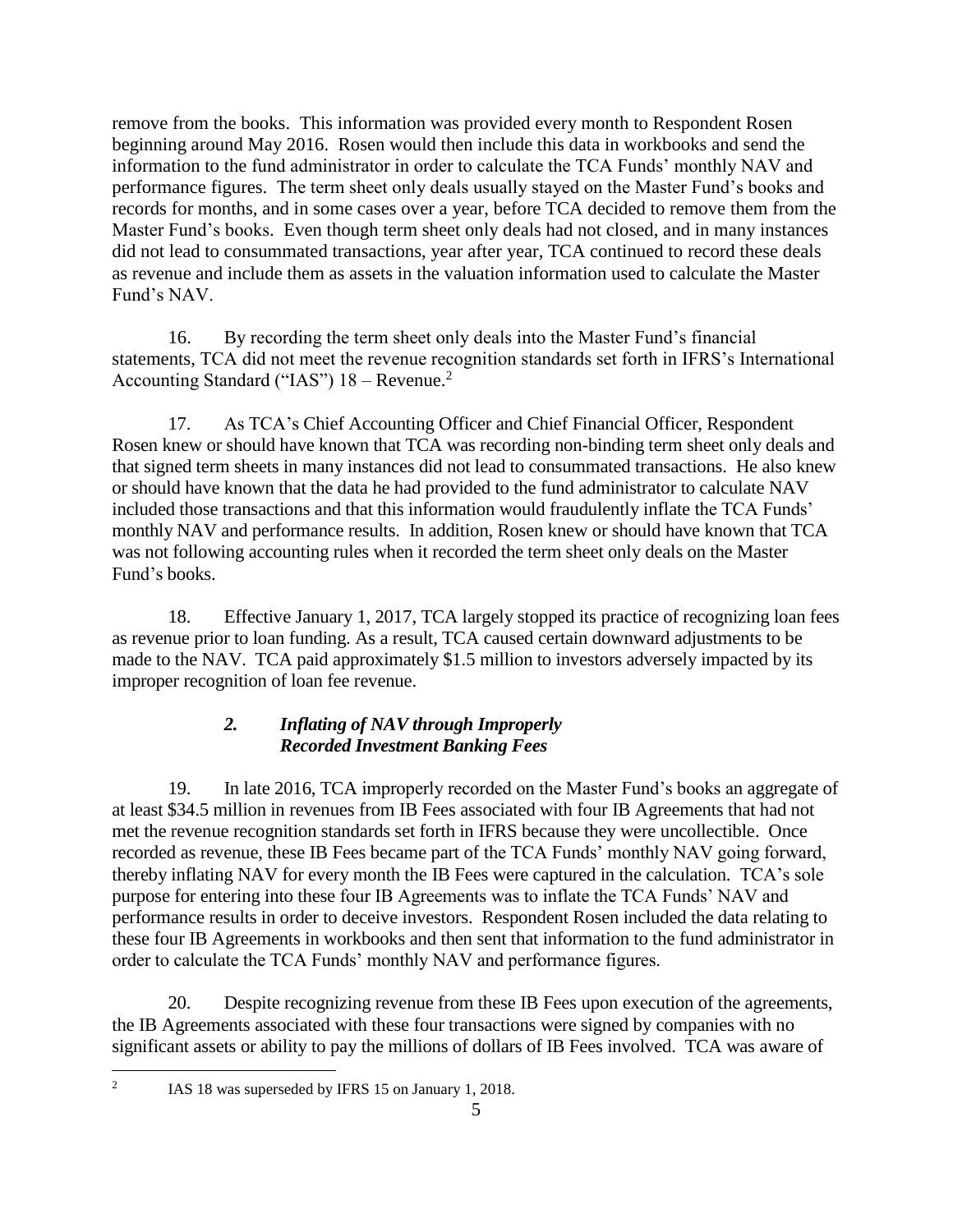this and that the counterparties to these IB Agreements were incapable of paying the IB Fees as of the date of the IB Agreements.

21. The revenue recognition standards set forth in IAS 18 of IFRS were not all met when TCA fraudulently recorded the \$34.5 million in IB Fees on the Master Fund's books. In this situation, because it was not probable that the IB Fees would be collected given the financial condition of the companies involved, the revenue recognition requirements set forth in IAS 18 had not been met when TCA recorded the IB Fees on the Master Fund's books. In addition, at the time of the signing of these IB Agreements, no significant services had been provided by the Master Fund to the companies involved. Although the IB Agreements stated that the IB Fees were earned upon execution, because it was not probable that the IB Fees could be collected, they should not have been recorded as revenue. TCA recorded these IB Fees solely to deceive investors by propping up the TCA Funds' NAV and performance results.

22. Respondent Rosen helped prepare the data relating to the four IB Agreements and sent this information to the fund administrator in order to calculate the TCA Funds' monthly NAV and performance figures. Rosen knew or should have known that these IB Agreements were signed with companies without the resources to pay the multi-million dollar IB Fees involved. Rosen also knew or should have known that the data he had provided to the fund administrator to calculate NAV included those uncollectible IB Fees. In addition, Rosen knew or should have known that TCA was not following accounting rules when it recorded these IB Fees on the Master Fund's books.

# *3. Dissemination of False and Misleading Information to Investors Regarding NAV and Performance Figures*

23. TCA distributed monthly "Fact Sheets" and newsletters to the TCA Funds' investors and prospective investors that included inflated NAV balances and false performance figures from the fraudulently recorded term sheet only deals and the four IB Agreements discussed. As a result of the inflated NAVs and performance figures, TCA and GP also distributed monthly account statements to investors containing false information regarding their monthly returns and investment balances. Indeed, the TCA Funds had never reported a down month. In reality, without these term sheet only deals and four IB Agreements, the TCA Funds would have had at least 17 months of negative returns during the relevant period. Respondent Rosen knew or should have known that the NAV and performance results that were sent to investors included figures from the fraudulently recorded term sheet only deals and four IB Agreements.

## **D. Fraudulent Promissory Note between TCA and the Master Fund**

24. To avoid having to report a net operating loss stemming from a \$29 million markdown in investment income that had been identified by the TCA Funds' then-outside auditor, in late April 2016, TCA recorded as "Other Income" on the Master Fund's 2015 financial statements a \$34.3 million assignment of income from TCA to the Master Fund in the form of a promissory note. The agreement for the assigned income and accompanying promissory note issued by TCA in favor of the Master Fund were both dated as of December 31, 2015. This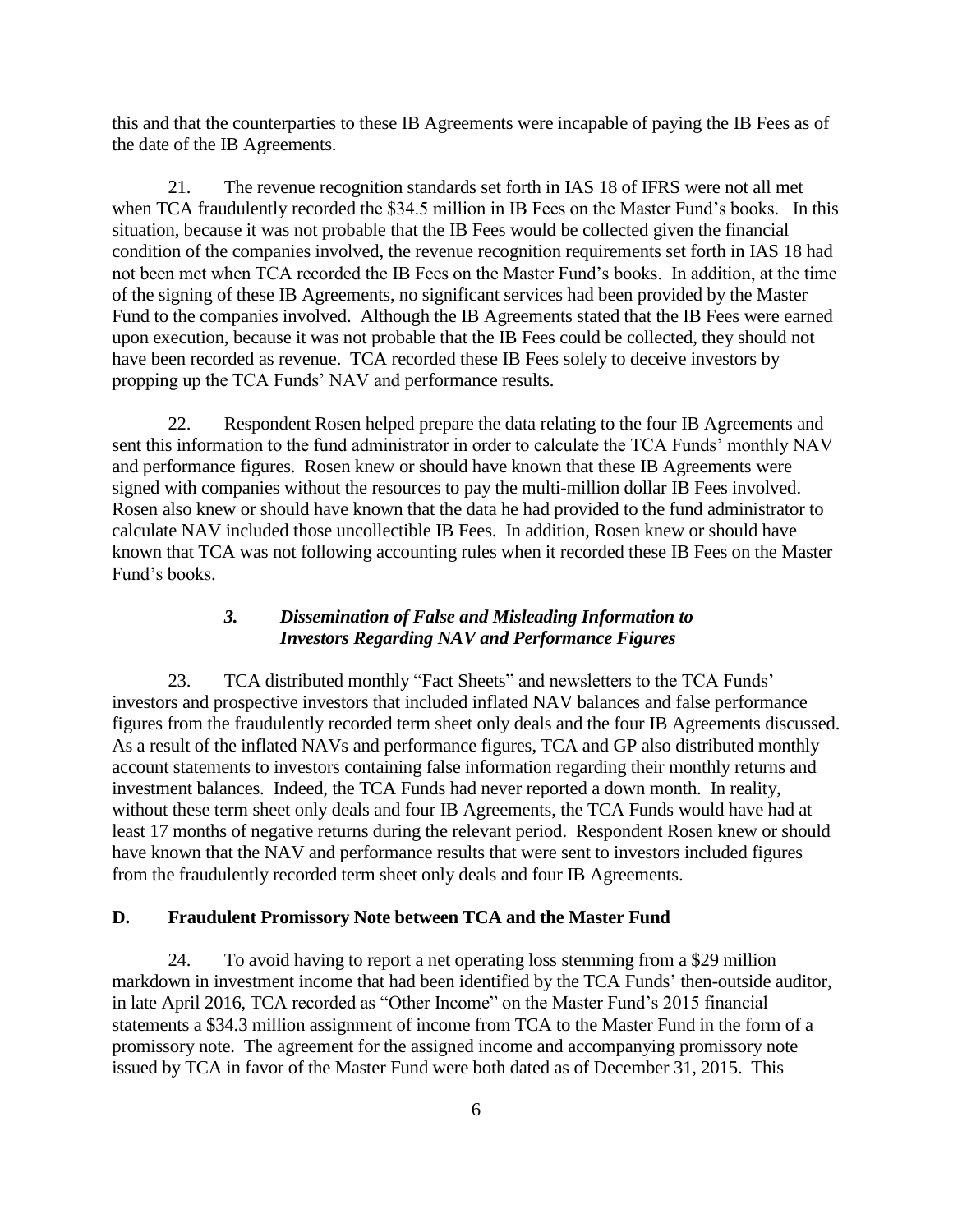assigned income ostensibly increased the Master Fund's gross income by that amount and resulted in the fund reporting a net income of about \$30.7 million for the year.

25. The \$34.3 million assignment of income and promissory note were part of a deceptive course of conduct that misled investors. Without the purported income from the promissory note, TCA faced the prospect of reporting operating losses on the TCA Funds' yearended 2015 audited financial statements because of the adjustments to revenue the outside auditor had identified. Since TCA was required to provide these financial statements to investors, the loss would have contradicted the 12 months of positive gains TCA had already reported in the TCA Funds' monthly Fact Sheets and account statements throughout the year. TCA and GP used the recording of the assignment of income on the Master Fund's financial statements as a way to continue to mislead investors into believing that the TCA Funds had positive performance derived from their investment activity.

26. The notes to the Master Fund's 2015 financial statements also falsely claimed that the assignment of income and accompanying promissory note were the result of the Master Fund having "merged its business practices to be in compliance with current revenue recognition" standards in accordance with IFRS. To the contrary, this transaction had nothing do with IFRS requirements.

27. Respondent Rosen worked on the substance of the assignment of income and promissory note, and helped finalize those documents. Rosen was also TCA's point person with the auditor on discussions regarding the assignment of income and how it should be reported on the financial statements. In addition, he recorded the transaction on the Master Fund's books and records. Rosen knew or should have known that this assignment of income and accompanying promissory note were a way to avoid having to report a loss on the Master Fund's financial statements.

#### **Violations**

28. As a result of the conduct described above, Rosen willfully<sup>3</sup> aided and abetted and caused TCA's and GP's violations of Sections 17(a)(2) and 17(a)(3) of the Securities Act. Section 17(a)(2) makes it unlawful, in the offer or sale of securities, to obtain money or property by means of any untrue statement of a material fact or any omission to state a material fact necessary in order to make the statements made, in light of the circumstances under which they were made, not misleading. Section  $17(a)(3)$  makes it unlawful, in the offer or sale of securities, to engage in any transaction, practice or course of business that operates as a fraud or deceit upon the purchaser. Sections  $17(a)(2)$  and  $17(a)(3)$  of the Securities Act do not require a showing of scienter, negligence is sufficient. *See Aaron v. SEC*, 446 U.S. 680, 697, 701-02 (1980).

As a result of the conduct described above, Rosen willfully aided and abetted and caused TCA's violations of Sections 206(2) and 206(4) of the Advisers Act, and Rule 206(4)-8

 $\overline{a}$ 

<sup>3</sup> "Willfully," for purposes of imposing relief under Section 203(f) of the Advisers Act, "'means no more than that the person charged with the duty knows what he is doing.'" *Wonsover v. SEC*, 205 F.3d 408, 414 (D.C. Cir. 2000) (quoting *Hughes v. SEC*, 174 F.2d 969, 977 (D.C. Cir. 1949)).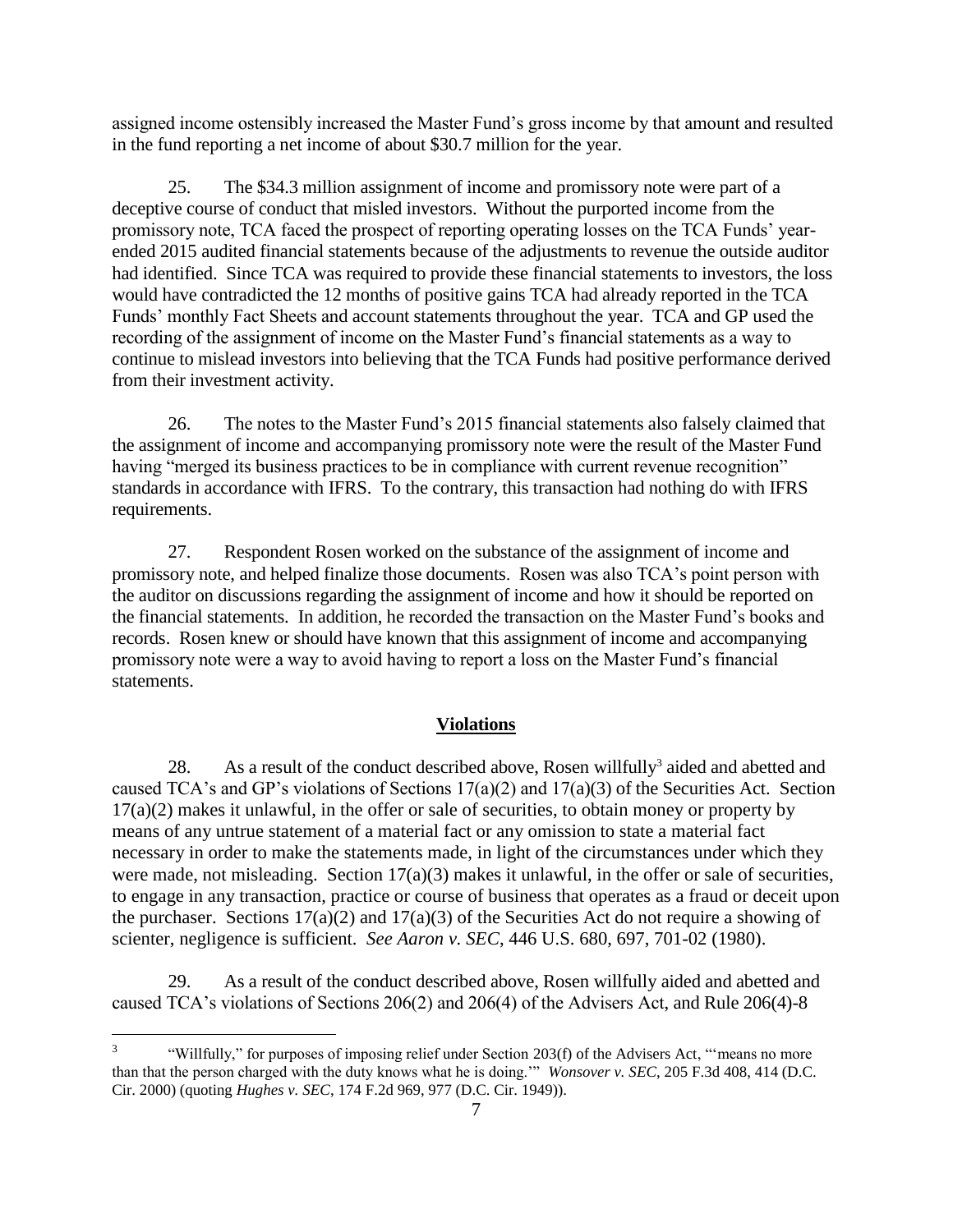promulgated thereunder, which make it unlawful for any investment adviser to a pooled investment vehicle to "[m]ake any untrue statement of a material fact or omit to state a material fact necessary to make the statements made, in the light of the circumstances under which they were made, not misleading, to any investor or prospective investor in the pooled investment vehicle," or "engage in any act, practice, or course of business that is fraudulent, deceptive or manipulative with respect to any investor or prospective investor in the pooled investment vehicle." A violation of Section 206(2) of the Advisers Act may rest on a finding of simple negligence. *SEC v. Steadman*, 967 F.2d 636, 643 n.5 (D.C. Cir. 1992) (citing *SEC v. Capital Gains Research Bureau, Inc.*, 375 U.S. 180, 195 (1963)). Proof of scienter is not required to establish a violation of Section 206(2) of the Advisers Act, and 206(4) of the Advisers Act and the rules thereunder. *Id* at 643 n.5, 647.

#### **IV.**

In view of the foregoing, the Commission deems it appropriate and in the public interest to impose the sanctions agreed to in Respondent Rosen's Offer.

Accordingly, pursuant to Section 8A of the Securities Act, Sections 203(f) and 203(k) of the Advisers Act, and Rule 102(e)(1)(iii) of the Commission's Rules of Practice, it is hereby ORDERED that:

A. Respondent Rosen shall cease and desist from committing or causing any violations and any future violations of Sections  $17(a)(2)$  and  $17(a)(3)$  of the Securities Act, and Sections 206(2) and 206(4) of the Advisers Act and Rule 206(4)-8 promulgated thereunder.

B. Respondent Rosen be, and hereby is, subject to the following limitations on his activities:

- (1) Respondent shall not act in a director or officer capacity with any broker, dealer, investment adviser, municipal securities dealer, municipal advisor, transfer agent, or nationally recognized statistical rating organization; and
- (2) Respondent may apply to act in such a capacity after three (3) years to the appropriate self-regulatory organization, or if there is none, to the Commission.

C. Any application to act in such a director or officer capacity will be subject to the applicable laws and regulations governing the reentry process, and permission to act in such a capacity may be conditioned upon a number of factors, including, but not limited to, the satisfaction of any or all of the following: (a) any disgorgement or civil penalties ordered by a Court against the Respondent in any action brought by the Commission; (b) any disgorgement amounts ordered against the Respondent for which the Commission waived payment; (c) any arbitration award related to the conduct that served as the basis for the Commission Order; (d) any self-regulatory organization arbitration award to a customer, whether or not related to the conduct that served as the basis for the Commission Order; and (e) any restitution order by a self-regulatory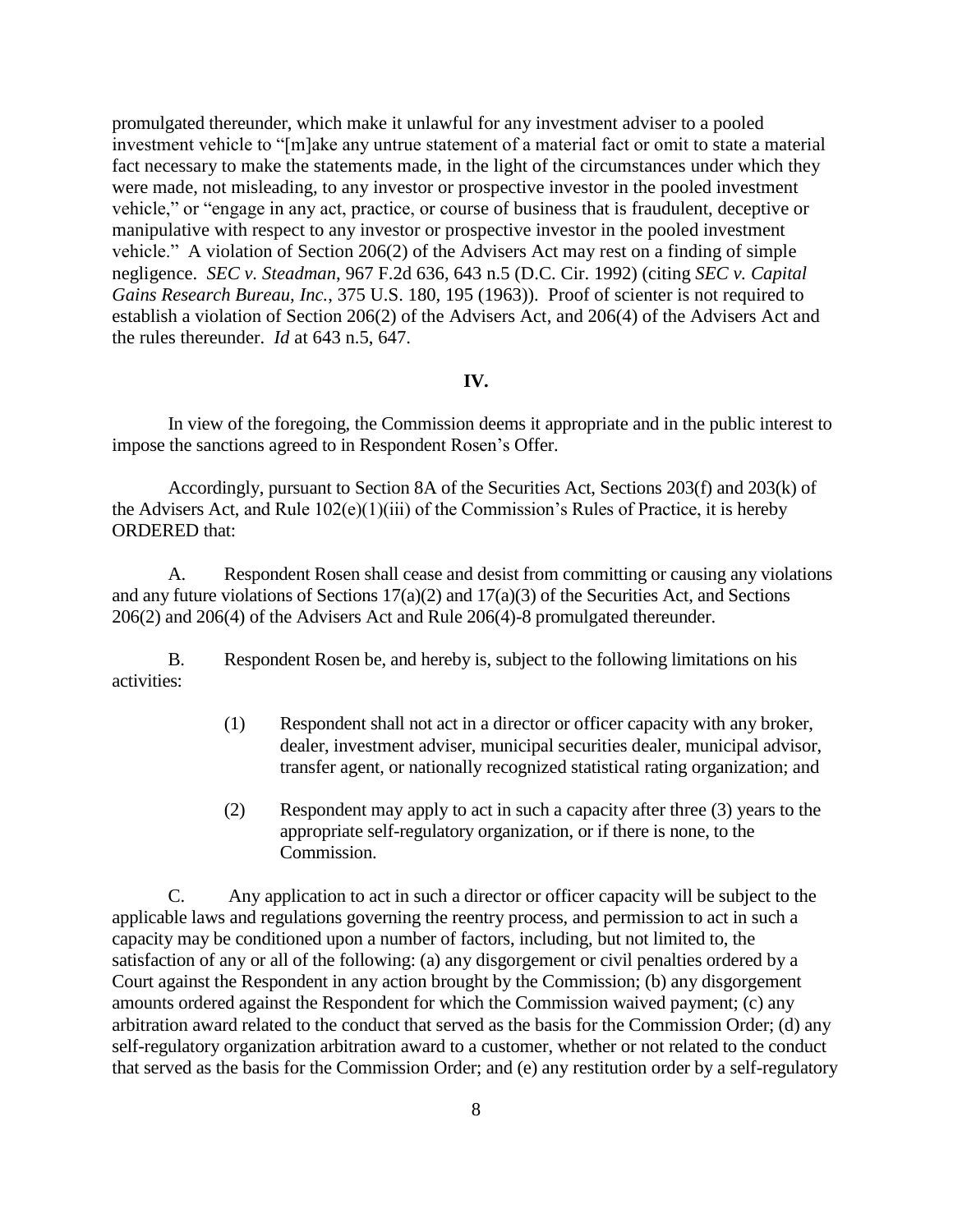organization, whether or not related to the conduct that served as the basis for the Commission Order.

D. Respondent Rosen is denied the privilege of appearing or practicing before the Commission as an accountant.

E. After three (3) years from the date of this order, Respondent Rosen may request that the Commission consider his reinstatement by submitting an application (attention: Office of the Chief Accountant) to resume appearing or practicing before the Commission as an accountant.

F. Respondent Rosen shall pay a civil penalty of \$35,000 to the Securities and Exchange Commission for transfer to the general fund of the United States Treasury, subject to Exchange Act Section 21 $F(g)(3)$ . Payment shall be made in the following installments: the first installment of \$5,000 upon the entry of this Order; subsequent installments of \$5,000 shall be paid within 60 days, 120 days, 180 days, 240 days, 300 days, and 360 days from the date of this Order. Payments shall be applied first to post order interest, which accrues pursuant to 31 U.S.C. §3717. Prior to making the final payment set forth herein, Rosen shall contact the staff of the Commission for the amount due. If Rosen fails to make any payment by the date agreed and/or in the amount agreed according to the schedule set forth above, all outstanding payments under this Order, including post-order interest, minus any payments made, shall become due and payable immediately at the discretion of the staff of the Commission without further application to the Commission.

G. Payment must be made in one of the following ways:

- (1) Respondent may transmit payment electronically to the Commission, which will provide detailed ACH transfer/Fedwire instructions upon request;
- (2) Respondent may make direct payment from a bank account via Pay.gov through the SEC website at [http://www.sec.gov/about/offices/ofm.htm;](http://www.sec.gov/about/offices/ofm.htm) or
- (3) Respondent may pay by certified check, bank cashier's check, or United States postal money order, made payable to the Securities and Exchange Commission and hand-delivered or mailed to:

Enterprise Services Center Accounts Receivable Branch HQ Bldg., Room 181, AMZ-341 6500 South MacArthur Boulevard Oklahoma City, OK 73169

Payments by check or money order must be accompanied by a cover letter identifying Steven Rosen as a Respondent in these proceedings, and the file number of these proceedings; a copy of the cover letter and check or money order must be sent to Chedly C. Dumornay, Assistant Regional Director, Division of Enforcement, Securities and Exchange Commission, 801 Brickell